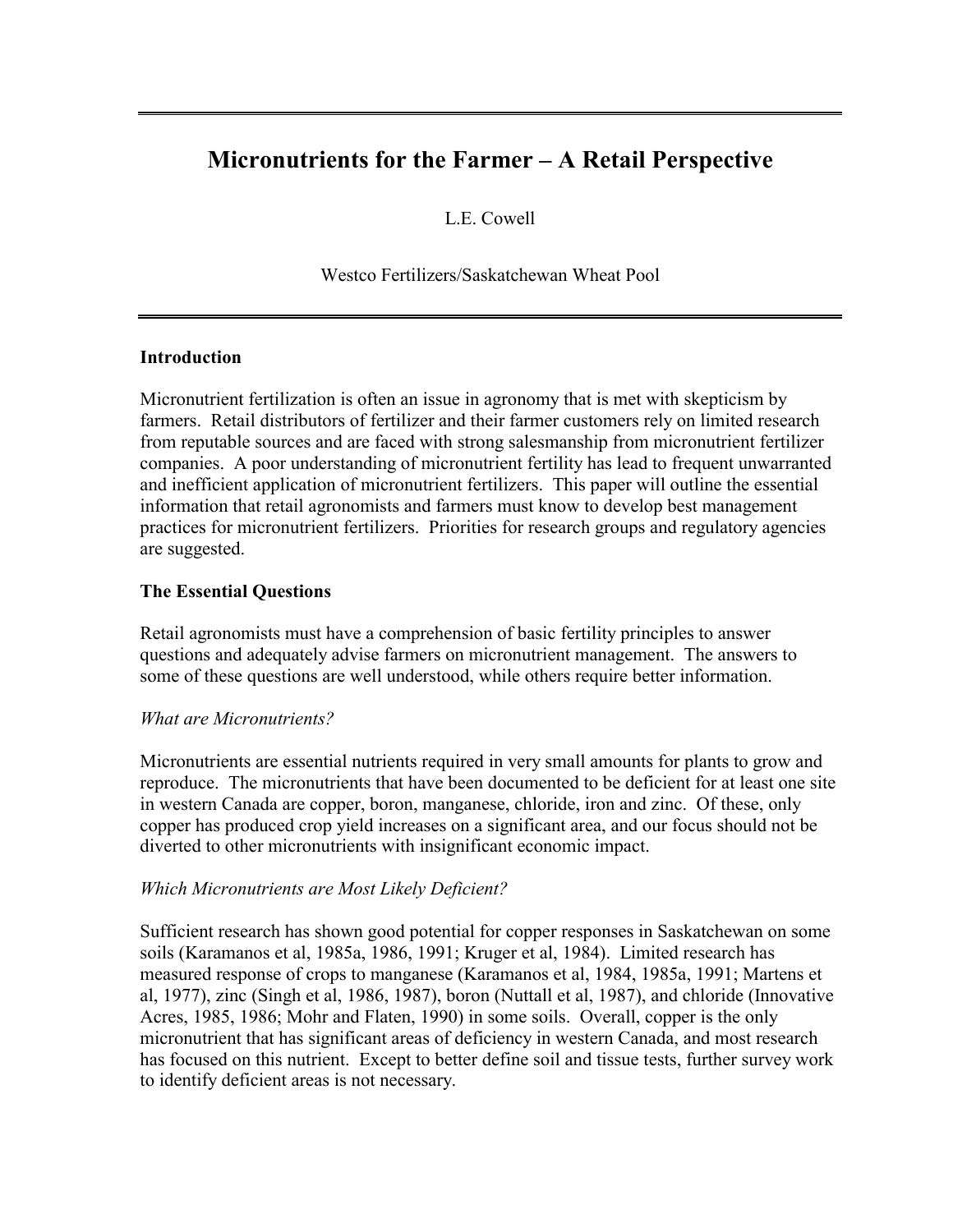## *What do Micronutrient Deficiencies Look Like?*

Micronutrient deficiencies symptoms are well described in current extension material (Saskatchewan Agriculture and Food, 2000; Alberta Agriculture, 1999, Westco Fertilizers, year unknown). Unfortunately, good photographic references are not published as extension material except for copper deficiency in wheat. If micronutrient deficiencies in other crop *x* nutrient combinations do occur in western Canada, images should be collected to help define the associated symptoms. It is more likely that the lack of available images indicates there are few other micronutrient deficiencies.

## *What is the Potential Yield Response?*

There have been few attempts to develop crop yield response curves to micronutrients for various crops. It is difficult to justify recommendation of micronutrient fertilizers if the potential yield response is not predicted. At least, we need to know the relative response of different crops to a micronutrient deficient soil. For example, if a 30% yield response to copper fertilizer is measured for wheat in a soil, what is the potential yield response for canola in the same soil? The fundamentals of economic yield responses to fertilizers seem to have been lost in micronutrient fertilizer management.

## *How is Micronutrient Fertilizer Quality Measured?*

Fertilizer retailers are faced with choosing the best micronutrient fertilizers among a wide range of suppliers and product types. Unfortunately, product description is often inadequate to predict the product plant availability or handling characteristics.

The information required by the Fertilizer Act (Agriculture Canada, 1992) for micronutrient fertilizer labels is not adequate to provide information to retailers on fertilizer value. Two sections of the Canadian Fertilizers Act (1992) have impact on micronutrient fertilizers:

1) *Section 19.1(1) All Product Claims must be supportable. Companies must be prepared to submit efficacy data to substantiate claims or nontraditional uses of fertilizers for evaluation.*

 Considering the deficit of research with micronutrients in western Canada, adequate efficacy data is not likely available.

# 2) *Section 15 The amounts of each micronutrient are expressed as a percent on the elemental basis and are required to be guaranteed on an actual basis.*

Expression on an elemental basis with no indication of chemical form, solubility, plant availability or corrosiveness provides inadequate information to the retailer and farmer. Among the fertilizers sold in western Canada, the soil applied dry copper fertilizers have the most need for improved labels.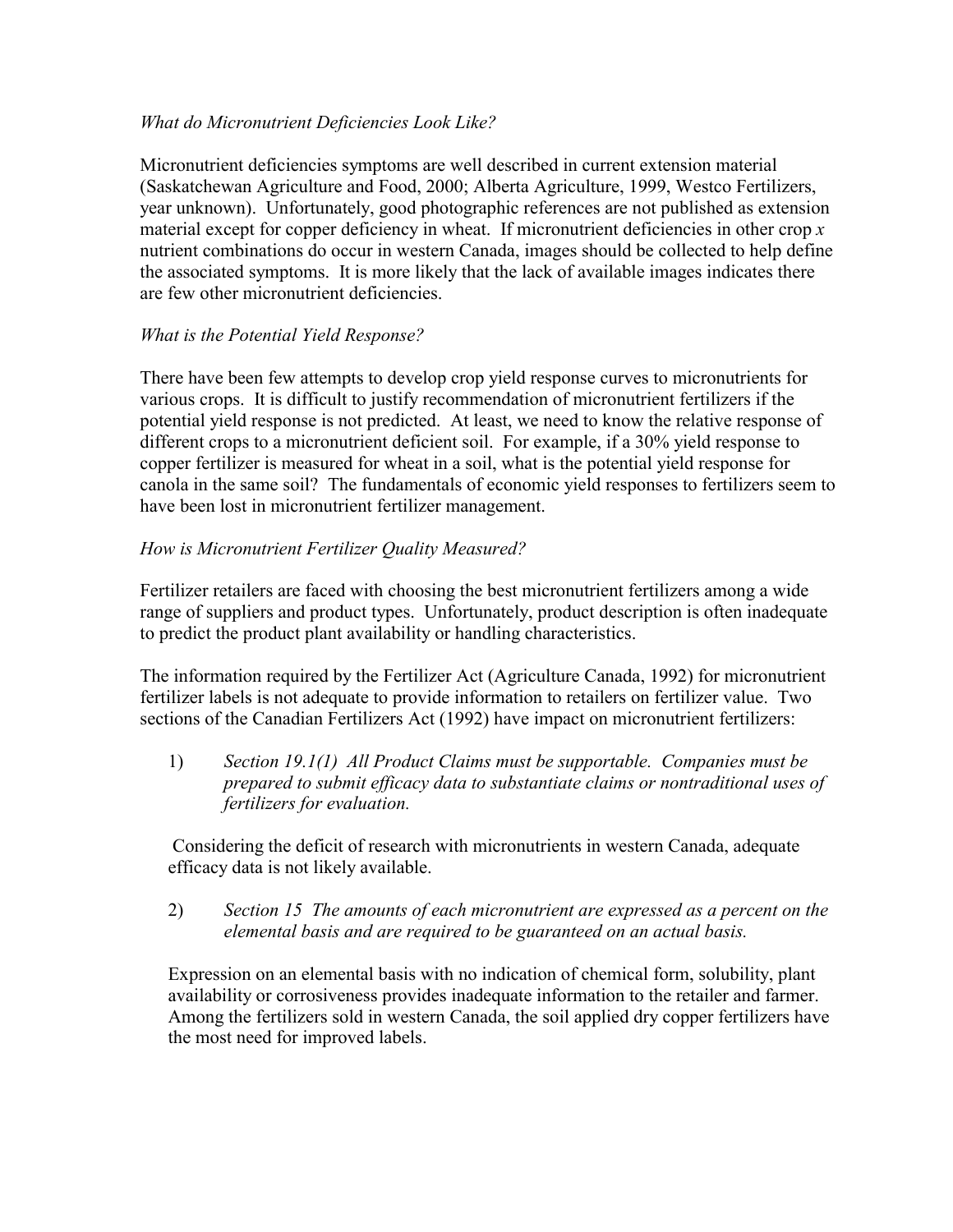3) *Section 15 If a micronutrient is chelated, it must be noted in the guaranteed analysis. If only part of the micronutrient is chelated, the degree of chelation should also be shown.*

This is valuable information that provides an indication of micronutrient availability.

There has not been sufficient research to compare current products in the marketplace. Kruger et al (1984) provided some comparison of copper products, and Dr. S. Mahli of Agriculture Canada at Melfort is currently assessing the value of a wide range of copper products (Mahli, S.S., unpublished data). If research can better establish which fertilizers are most efficient for plant response, and improvements are made to product assessment and labeling, farmers will be better served with the best products in the marketplace.

## *How Can We Predict a Micronutrient Deficiency?*

Farmers often rely on soil or tissue tests to assess the potential response of a crop to micronutrients. For this purpose, soil or tissue samples are sent to commercial laboratories for assessment. Farmers place confidence in the value of these tests since they should provide an unbiased opinion of micronutrient availability. Unfortunately, the recommendations from laboratories are often based on weak databases. Except for copper availability for wheat, there are very little data from western Canada to predict fertilizer requirements. Despite this weakness, a farmer is able to submit soil or tissue from any plant type for analysis and receive predictions for fertilizer requirements for any of the micronutrients. This discrepancy between database quality and fertilizer recommendations has lead to excessive sale and application of micronutrients in many cases.

As noted, there has been good research to predict sufficient soil levels for copper. The criterion of deficiency at 0.4 ppm soil (approximately 0.8 lb copper per acre on a 6 inch depth) has been well defined in research (Kruger et al.1984; Ridley et al, 1986). Yet, this critical value has been increased without explanation in recent years. For example, the current Envirotest level for copper deficiency is now 0.6 ppm soil. This change was made without supportive published research, nor consultation with retails or farmers.

Tissue analysis is also often used to determine copper availability. Research in Alberta on copper deficient soils has shown weakness in the value of individual plant tissue tests (Owuoche, 1994, 1995). Tissue copper was shown to vary with growing season, wheat cultivar, and crop growth stage. Furthermore, tissue tests did not reflect copper fertilizer treatments applied at the site. The true value of tissue analysis must be better investigated to determine if it has any role in predicting copper deficiency.

Boron deficiency for canola is also often assessed by soil or tissue analysis. Again, recommendations for boron application to canola are frequently provided, though soil or tissue test criteria have never been well documented for this deficiency, and there has never been a documented predicted response of canola to boron in western Canada. Recent research has not measured response to boron fertilizers by canola, despite careful selection of research sites according to soil tests (Mahli, S.S., unpublished data).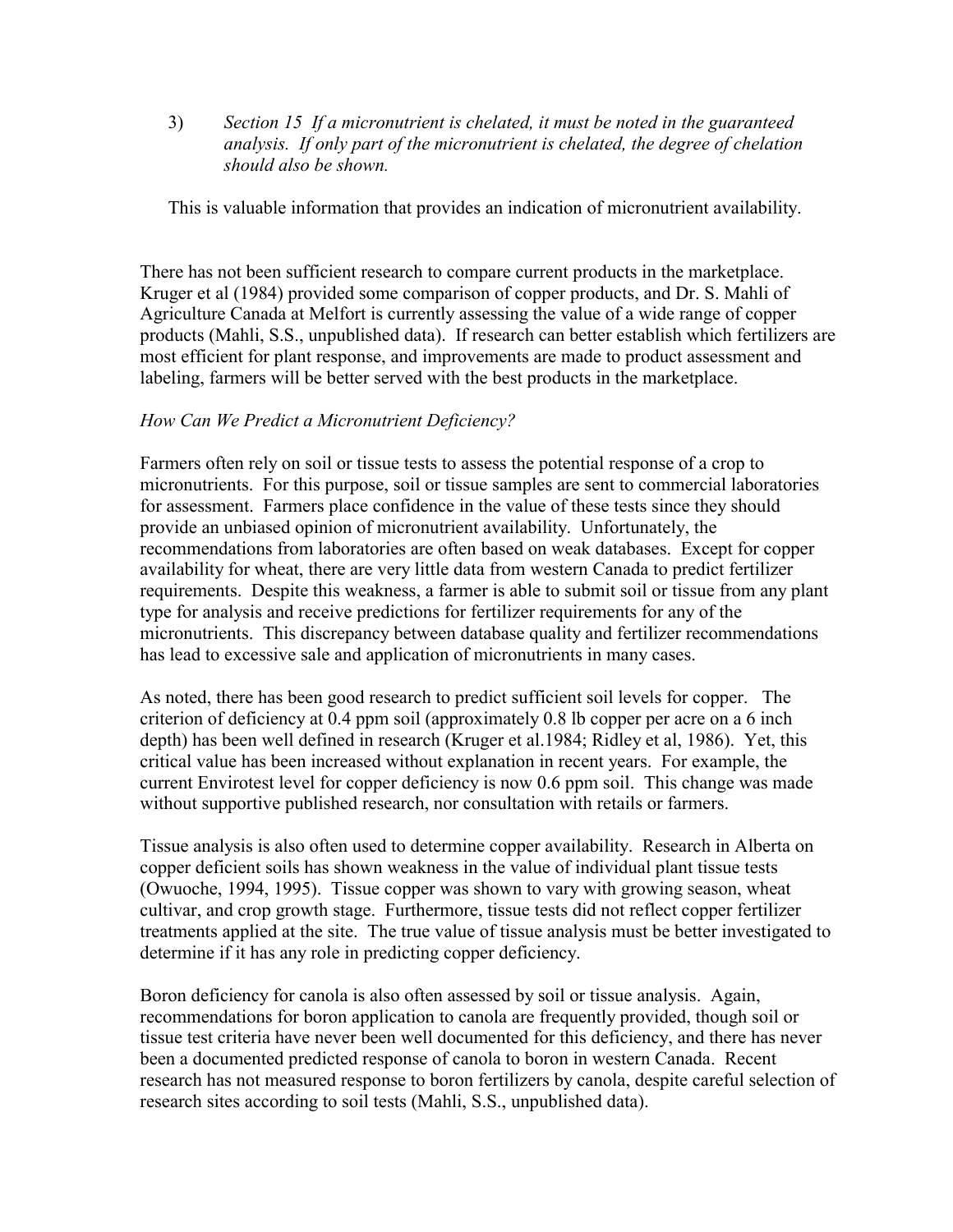The long-term effect of micronutrient fertilizer recommendations based on poor databases is loss in faith for soils tests in general, plus frequent use of fertilizers when not required. Recommendations also have no basis in economic return, an unfortunate circumstance when micronutrient fertilizers are expensive and net farm income is at record lows.

#### *What are the Best Management Practices for Micronutrient Fertilizers?*

The most important question that must be answered is how to best supply crops with micronutrients with fertilizer application. The focus of this research should be copper, since there is a very broad range of copper fertilizer types and application methods, and because copper is our only significant micronutrient deficiency. Recent and current research has taken strides to better manage both copper and boron fertilizers (Mahli, S.S., unpublished data). This is essential research that must be encouraged and continued.

## **Conclusion**

Micronutrient fertility management is not well understood in western Canada. Farmers and farm supply businesses do not have sufficient information to efficiently manage these nutrients. Perspective must be kept in the relatively small role that micronutrient deficiencies play in western Canada. Where warranted, research should focus on micronutrient management questions that impact farm income. The key questions that must be answered relate to the validity of diagnostic soil and tissue tests and the best methods of applying various micronutrient fertilizers.

# **References**

- Agriculture Canada. 1992. Guidelines to the Fertilizers Act and Regulations. Plant Products Division, Fertilizer Section, Agriculture Canada. Ottawa, Canada.
- Alberta Agriculture, 1999. Copper deficiency: diagnosis and correction. Agdex 532-3.
- Innovative Acres. 1985. Crop response to monoammonium phosphate and potassium chloride fertilizers. pp. 42-49. *In* 1985 Innovative Acres Report. Sask. Inst. Of Pedol. No. M78. Saskatoon, Sask.
- Innovative Acres. 1986. Effect of chloride on root rot diseases of cereals. pp. 47-50. *In* 1986 Innovative Acres Report. Sask. Inst. Of Pedol. No. M80. Saskatoon, Sask.

Karamanos, R.E., G.A. Kruger and J.L. Henry. 1984. Evaluation of plant tissue criteria for predicting manganese deficiency in oats. Can. J. Soil Sc. 64: 863-868.

Karamanos, R.E., J.G. Fradette and P.D. Gerwing, 1985a. Evaluation of copper and manganese nutrition of spring wheat grown on Organic soils. Can. J. Soil Sci. 65; 133-148.